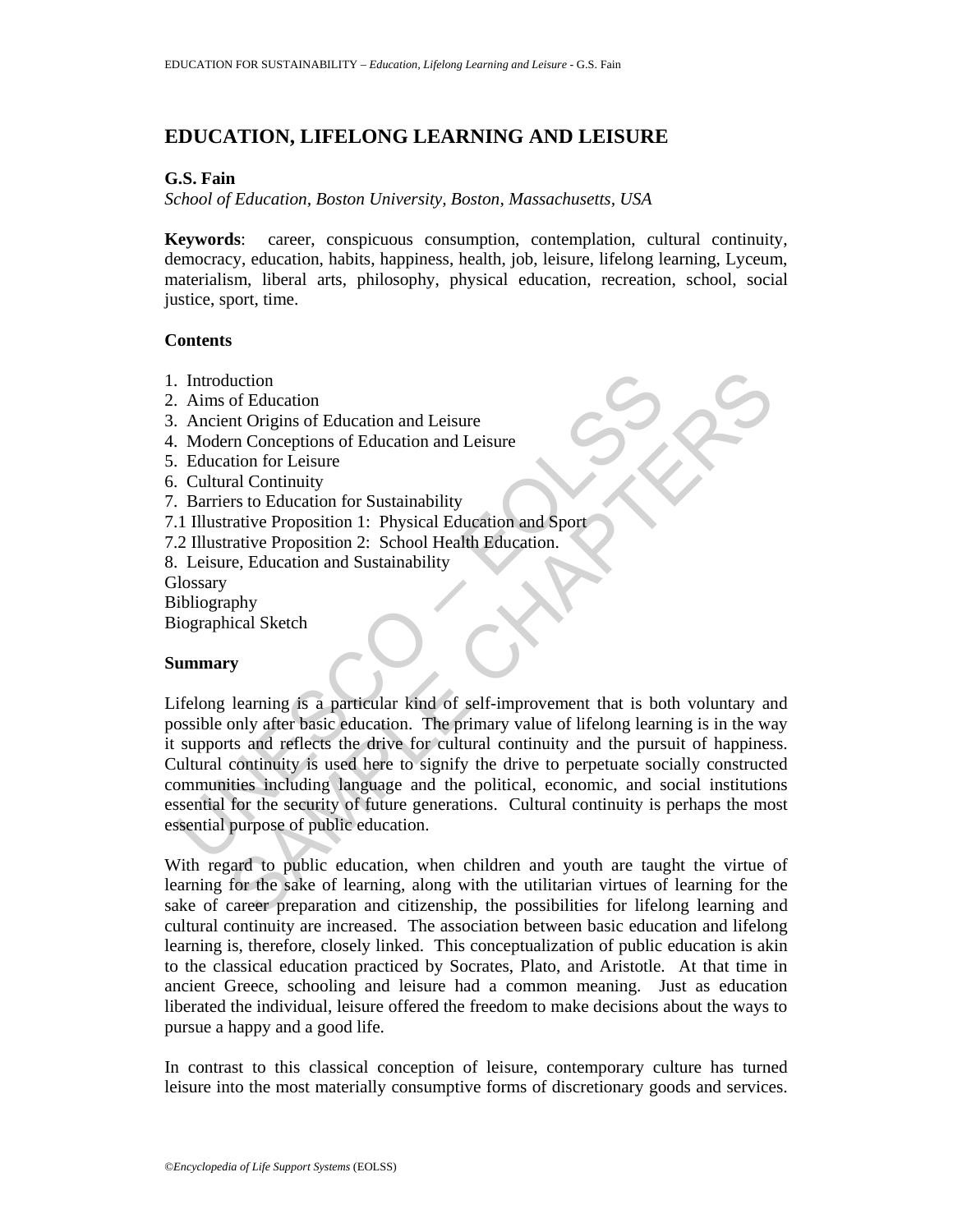This shift from leisure as lifelong learning to mass consumption undermines the values commonly associated with sustainability. It then follows that basic education of a particular kind is essential to lifelong learning and leisure; and leisure—classically defined—is essential to achieving sustainability. Two illustrative propositions are provided that demonstrate how the application of these concepts in public education can teach the values and practices that support sustainability. The first proposal argues for revising the conception of physical education by eliminating the associations to professional sports and instead adopting a conception with aims for self-development, character education, and the building of friendships. The purpose of this revision is to more clearly address the excessive materialism and associated patterns of consumption in sport that undermine the aims of sustainability. The second proposal recommends modification of the school health education curriculum from risk reduction at the center to one of pro-social and proactive lessons in cultural continuity. A school-based greenhouse curriculum is used to illustrate how this new curriculum can be shaped to teach lessons of sustainability.

#### **1. Introduction**

one of pro-social and proactive lessons in cultural continuity.<br>
reenhouse curriculum is used to illustrate how this new curriculum<br>
ach lessons of sustainability.<br> **Introduction**<br>
ach lessons of sustainability.<br> **Introduc** of pro-social and proactive lessons in cultural continuity. A school-base<br>se curriculum is used to illustrate how this new curriculum can be shaped tons of sustainability.<br> **luction**<br>
learning is an aim of education. The a Lifelong learning is an aim of education. The adult who acquires the habits of scholarship in childhood will be more inclined toward scholarship over the life course. There is, however, a fundamental distinction between those habits learned in early education that have purposes attached to career and practical utility, and those habits of scholarship in which utility is of no concern. This is the distinction between learning math for the practical values attached to employment, and learning math for the sake of learning. In the first case scholarship has a clear purpose, and once that purpose is satisfied there is no need to continue to study. In the second case, the desire to learn is never fully satisfied and, when conditions allow, study continues. Here, forces external to the individual do not easily extinguish learning since the motivation to study and to know more resides in the individual. The second case illustrates the purpose of lifelong learning.

Lifelong learning is possible only after basic education. It has meaning to those who are not only literate and value knowledge, but also to those who have time free from the necessities of mere labor. Except for the financially secure and privileged, lifelong learning and leisure are not possible in countries where poverty and illiteracy are widespread or in places where war is the common experience over generations. In a world of more than six billion people, lifelong learning is a precious gift for a relative few. It comes largely from the luck of one's own birth, and carries with it the responsibility to use it wisely.

In the classical tradition, lifelong learning is the occupation of leisure. Unlike the common use of the word today, the ancient Greeks considered leisure as more than free time, relaxation, entertainment, or recreation. They associated leisure with contemplation, music, and the types of lifelong learning embodied in their finest academies. These ancient Greeks seemed to know that the quality of a civilization is determined by the quality of its leisure—and the quality of leisure is determined by the intellectual powers of the individual. This was as true in ancient Greece as it is today, for in leisure we ask ourselves what we ought do with our freedom. And it is through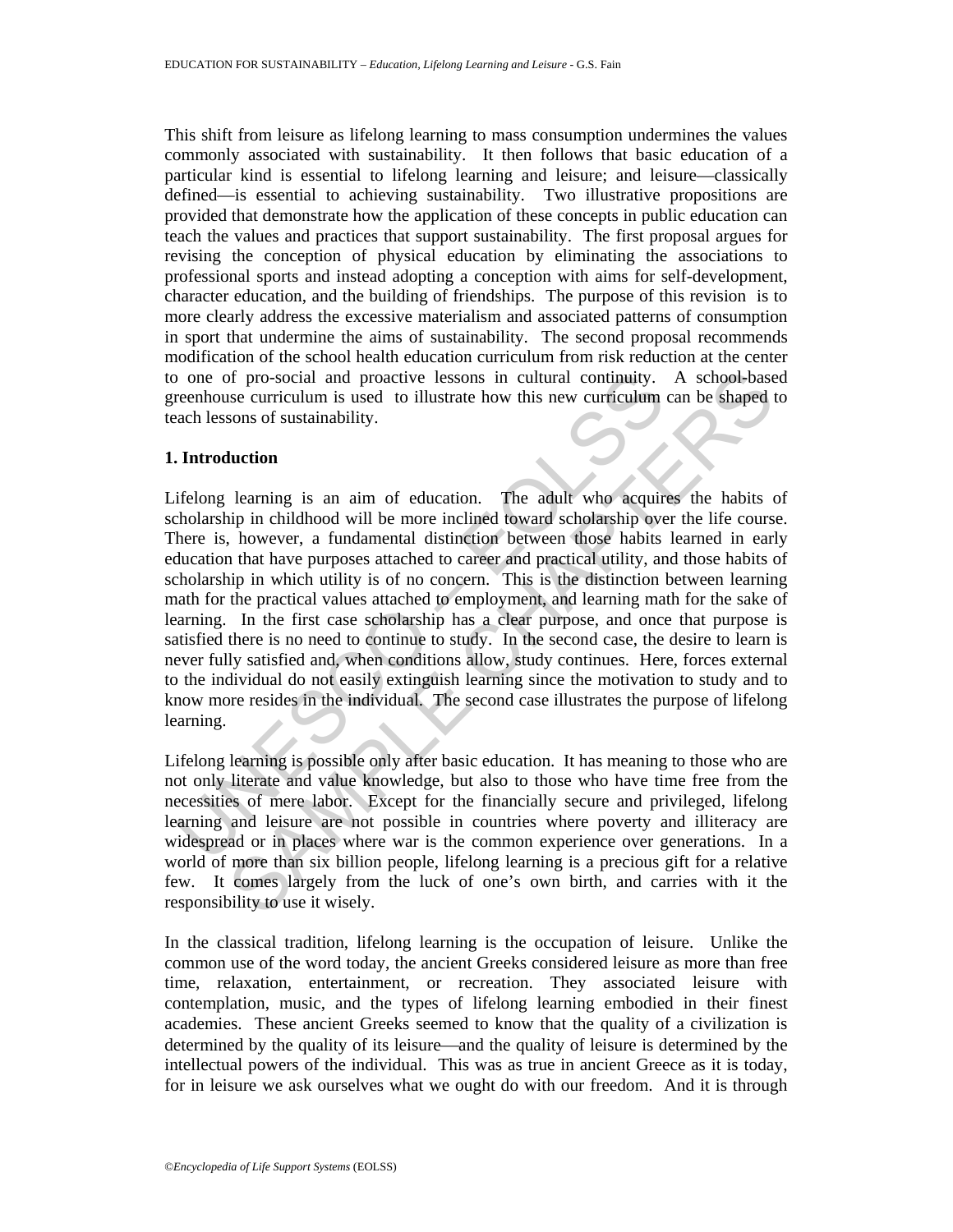our efforts to answer this question that we discover what we are made of and what we hope to become.

Lifelong learning, as it concerns cultural continuity and the sustainability of life supporting systems, depends on leisure.

## **2. Aims of Education**

The public-at-large, and parents in particular, have a vested interest in public education. It is right to want the best education for our children, not only because we love them, but also because they are expected to perpetuate the cultural legacy of their inheritance. Moreover, it is the work of future generations to correct and avoid the mistakes of the past by creating an even better culture than the one they are given.

Cultural continuity as an aim of education is not, however, easy to accomplish or without controversy. Not only do people living in the same community disagree about their shared values but a good education is never formulaic. Moreover, knowledge is typically hard to acquire, and the outcomes of learning are never fully predictable. Yet the way one learns to learn is consequential over the life course and we do know more than a few things about the art of teaching.

When students are taught that the essential value of their education is to be measured against their employment outlook, they learn that utilitarian education is valued over the development of self and even the pursuit of a morally satisfying life. In schools where preparation for a job is the primary aim, the notion of a good life is fixed in material wealth. Education in this case is a commodity with a relative value. Once employment leading to material security is achieved, there is no need for continuing education or lifelong learning.

ast by creating an even better culture than the one they are given.<br>
ultural continuity as an aim of education is not, however, easy trithout controversy. Not only do people living in the same communitier shared values but reating an even better culture than the one they are given.<br>
continuity as an aim of education is not, however, easy to accomplish controversy. Not only do people living in the same community disagree abord correct values Opposition to using schools as training grounds for factories is not new. Those who believe in the traditions of democracy and liberal education have long guarded the position that at least one aim of education should be reserved for the self. That is, what students want to study, and what they intend to do with knowledge acquired from schooling is ultimately determined not by the faculty or the school, but by each student. Sustaining this view requires a full measure of faith in the moral capacity of people. Giving students the chance to make decisions that shape their futures affirms individuality and the associated freedoms of thought and action. These freedoms are inseparable from democracy even when schools fail to give them proper attention and status in the curriculum.

The question of interest here is not whether public schools should have utilitarian purposes tied directly to occupational outcome, for they should, but are they morally bound to do more? Certainly it is possible to hold these two purposes if the public will agree to the mission. The task, therefore, is to gain support for schools in which basic education for a career is no more important then the values attached to lifelong learning and leisure. In these schools, the responsibility for achieving the aims of education and the desire for self-development are understood as necessary for cultural continuity.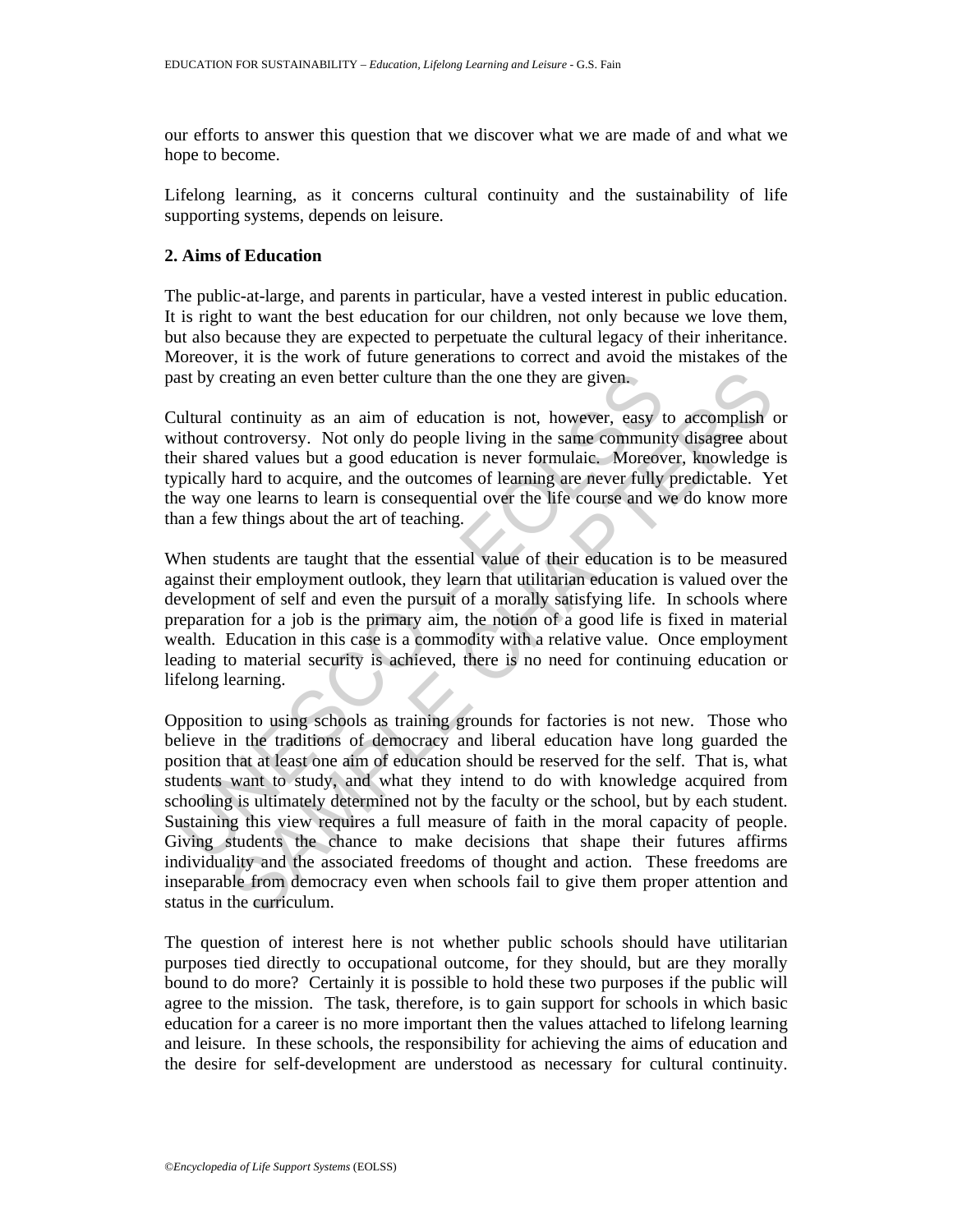Education of this kind liberates students and bolsters our hope in their ability to take on the responsibilities of educating the next generation.

#### **3. Ancient Origins of Education and Leisure**

The roots of education in Western culture reach into ancient Greece and the life of Socrates (c. 470-399 BC) and the works of Plato (c. 428-c.348 BC). This legacy is a testament to the virtues of lifelong learning. Their followers were taught philosophy and the reasons to pursue truth for the sake of truth; the differences between pleasures derived from material success and those achieved in becoming a better person; and the values of education for the sake of a private life linked to civic virtue. For such purposes, Plato established the Academy of Athens (385 BC), in a public park honoring the hero Academos.

Aristotle (384–322 B.C) followed in the tradition of Socrates and Plato when he founded his own school in the Lyceum, another public park on the other side of Athens (335 BC). Like Plato's Academy, Aristotle's school of philosophy was by conception a place for study—not a training school for jobs in the practical arts. It is from the conception of lifelong learning evident in the schools founded by Socrates and Plato that the word for school was taken. In Greek, *schole* means leisure or free time given to learning. And among the ancient Greeks it was Aristotle in particular who knew the value of leisure to education, and the necessity of leisure for culture.

In *Metaphysics,* Aristotle observes that the Egyptians had leisure time which led to the creation of mathematics.

is the hero Academos.<br>
in the tradition of Socrates and unded his own school in the Lyceum, another public park on the oth<br>
335 BC). Like Plato's Academy, Aristotle's school of philosophy was<br>
alace for study—not a trainin Academos.<br>
(384–322 B.C) followed in the tradition of Socrates and Plato when his own school in the Lyceum, another public park on the other side of Ather lines with the School of philosophy was by conception of litely and At first he who invented any art whatever that went beyond the common perceptions of man was naturally admired by men, not only because there was something useful in the inventions, but because he was thought wise and superior to the rest. But as more arts were invented, and some were directed to the necessities of life, others to recreation, the inventors of the latter were naturally always regarded as wiser than the inventors of the former, because their branches of knowledge did not aim at utility. Hence when all such inventions were already established, the sciences which do not aim at giving pleasure or at the necessities of life were discovered, and first in the places where men first began to have leisure. This is why the mathematical arts were founded in Egypt; for there the priestly caste was allowed to be at leisure. (BK, I: CH 1, 981)

In this section from *Metaphysics*, Aristotle establishes a number of essential points concerning leisure. First, leisure is a noun—to be permitted. It is not simply the collection of material goods or a feeling akin to relaxation. Leisure is tangible—such as a proper education—with attributes to be valued and admired. His use of the word would never be joined with trivial pursuits or decadence. Second, the permission to have leisure is reserved for a relative few. Not unlike cultures today, leisure is more likely secured as a birthright accompanied with the freedoms brought with evidence of raw intellectual power. This class of citizens, granted the privilege of leisure, carries with it the responsibility of using it properly. Third, it requires education of the highest